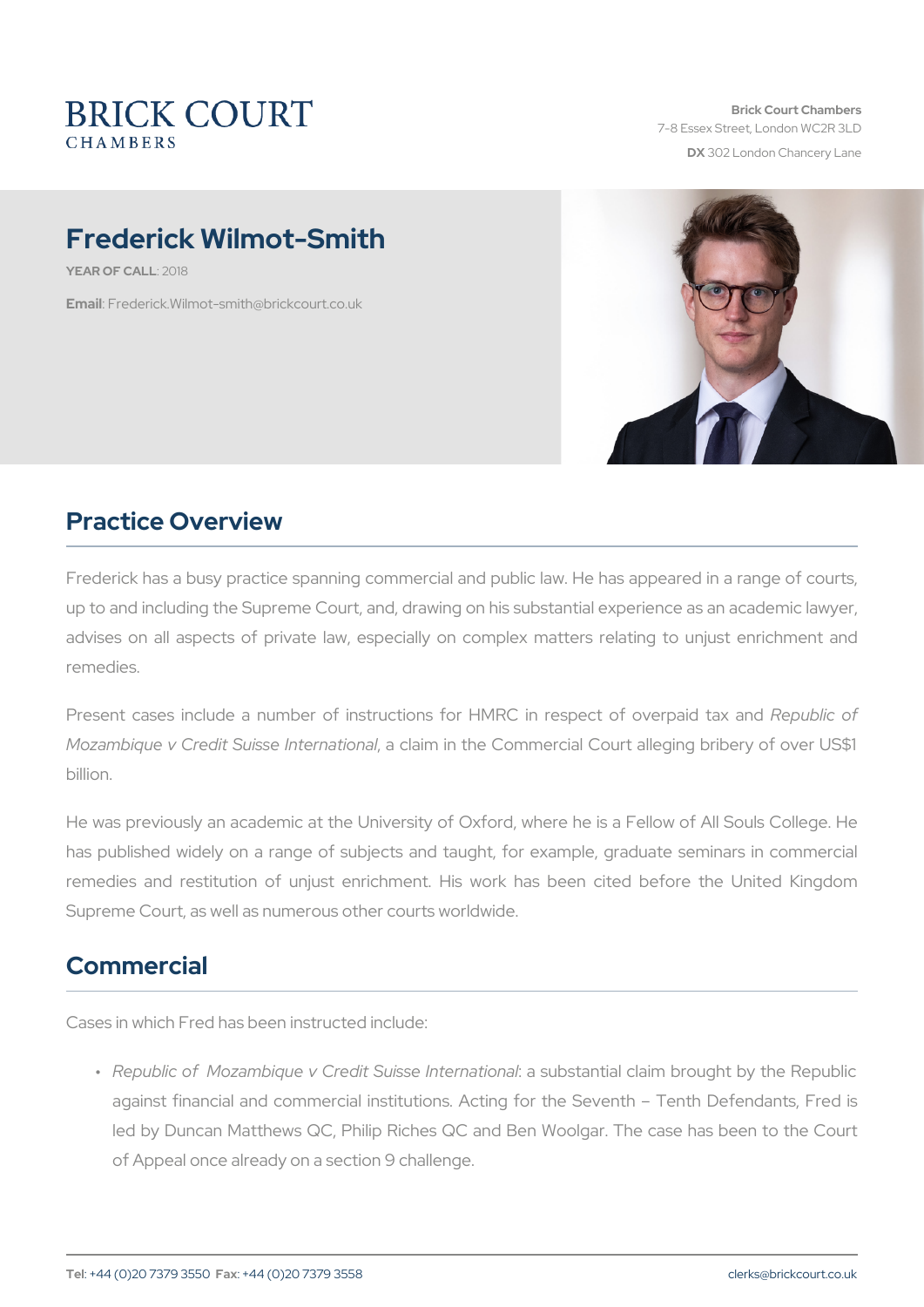- " Patisserie Valerie v Grandc $\overline{\textbf{e}}$ bdingsnbrought by Patisserie Valerie by the auditors. Acting for Grant Thornton and let by Simon Sal: and Ed Harrison.
- " Led by Fred Hobson, acting for thTeetheiroN eduevf**e**nSdAaRi**t**,iwa Ymewlolia-Imeillio pound fraud claim;
- " Stokoe Partnership v Patrick :Griass shounctedd by the hes claimant in a breach of confidence and unlawful means conspiracy. Led by Tim the case went to the Court of Appeal on a questNomwo chc robs are man deponent on their affidavit.
- " CVS v Rallpoon by Thomas Plewman QC, Fred acts for the claimant breach of contract.
- " Vale v Stein enditby Stephen Houseman QC, Fred was instructed to Appeal on a question concerning the scope of equitable rescission

Frederick also acts alone in a number of matters, both in the Cour happy to take advisory instructions or to act as an expert.

### Public Law

Frederick has racted the First-Tier Social Security Tribunal and the involving Human Rights Act 1998 and Child Tax Credits.

He also acts for HMRC in various cases concerning restitution includest Claimants in the Franked Investment (whe one Free douapp beinaing pation the Supreme Court twidezzeecle hitch), will be heard by the Court of Ap BT Pension Sach Emitish Tel (evcloente an appeal to the Court of Appeal is a

## Other information

Professional experience

Fellow of All Souls College (2011-2018, 2019-present)

#### Selected publications

- " Equal Justice: Fair Legal System(blainvand UUnit aver Nevict y I dPress, 2019)
- " Termination AfteLra Breaughterly (Reovi&e) w 134 (Apr), 307-325
- " Should the PayCexefoPrady Journal of Leg(200 \$70d3 e 64), p. 844-861
- " Retrospective Mistakes of Law in PSTDh**a**vJensisapproldlenPicloa o(tédLso)rd Ho (Oxford: Hart, 2015)
- " 'Reconsidering "TotCad 'm Fraid gree Law (J20041 h 30 a 17 2 (2), 414
- " Replacing Risk-Taking a Rwe Q saming 1 y 2 R & vie 1w 2 7, 610-630